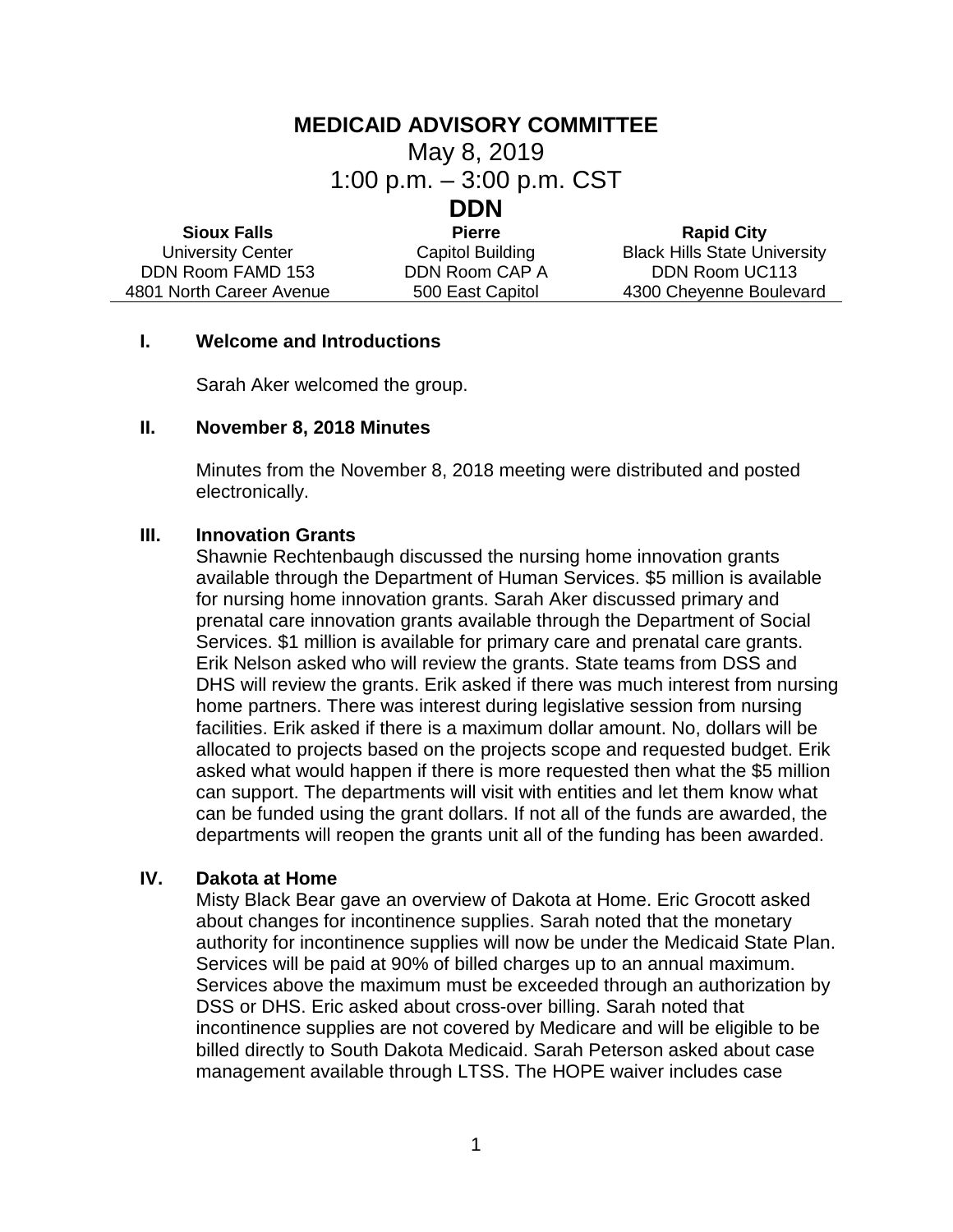management performed by state staff to assist individuals qualifying for home and community-based services.

### **V. State Plan Amendment Report**

Sarah Aker provided an overview of state plan amendments (SPAs) submitted and approved since the committee last met.

### **VI. Community Based Provider Shared Savings Updates**

Sarah Aker reviewed the April FMAP savings report and updated the group on the activities of the Community Based Provider group. Minutes and handouts from those meetings are [available online.](https://boardsandcommissions.sd.gov/Meetings.aspx?BoardID=224)

Sarah also reviewed a proposal by Indian Health Service (IHS) to embed nurse case managers within IHS using an Intergovernmental Personnel Act (IPA) agreement. Nurses will be embedded at IHS locations in Pine Ridge, Rosebud, and Eagle Butte. DSS has hired one nurse and will hire two more nurses to work at these locations.

DSS implemented reimbursement for Community Health Workers (CHWs) through the Medicaid State Plan effective April 1. Technical assistance is available through DSS to assist with enrolling a CHW agency.

## **VII. Medicaid Outcome Measures and Score Card**

Sarah Aker reviewed outcome measures published on the Medicaid Scorecard and South Dakota's scores compared to the national median and surrounding states. Sarah asked the group about how to promote well child visits. Scott Kennedy noted that eye doctors and dentists could ask parents and children about the last time they saw their physician for a wellness visit. Dr. Williams asked if the department collects information about physicians and if there have been any changes in their practices. Sarah said that the department only has access to Medicaid claims data. Partnering with school districts was suggested as a way to target older children as well as bringing doctors to schools to provide services. Sarah noted that some schools have school-based health clinics, but that part of the goal with increasing well child visits is increasing the number of children that are connected with a primary care doctor. Well child visits must be performed by the child's primary care provider (PCP). Colleen asked about sharing materials. Sarah noted that DOH and DSS partnered to create education materials for Medicaid's adolescent well child reminder letter and a document explaining the difference between sports physicals and well child visits.

### **VIII. Other Updates**